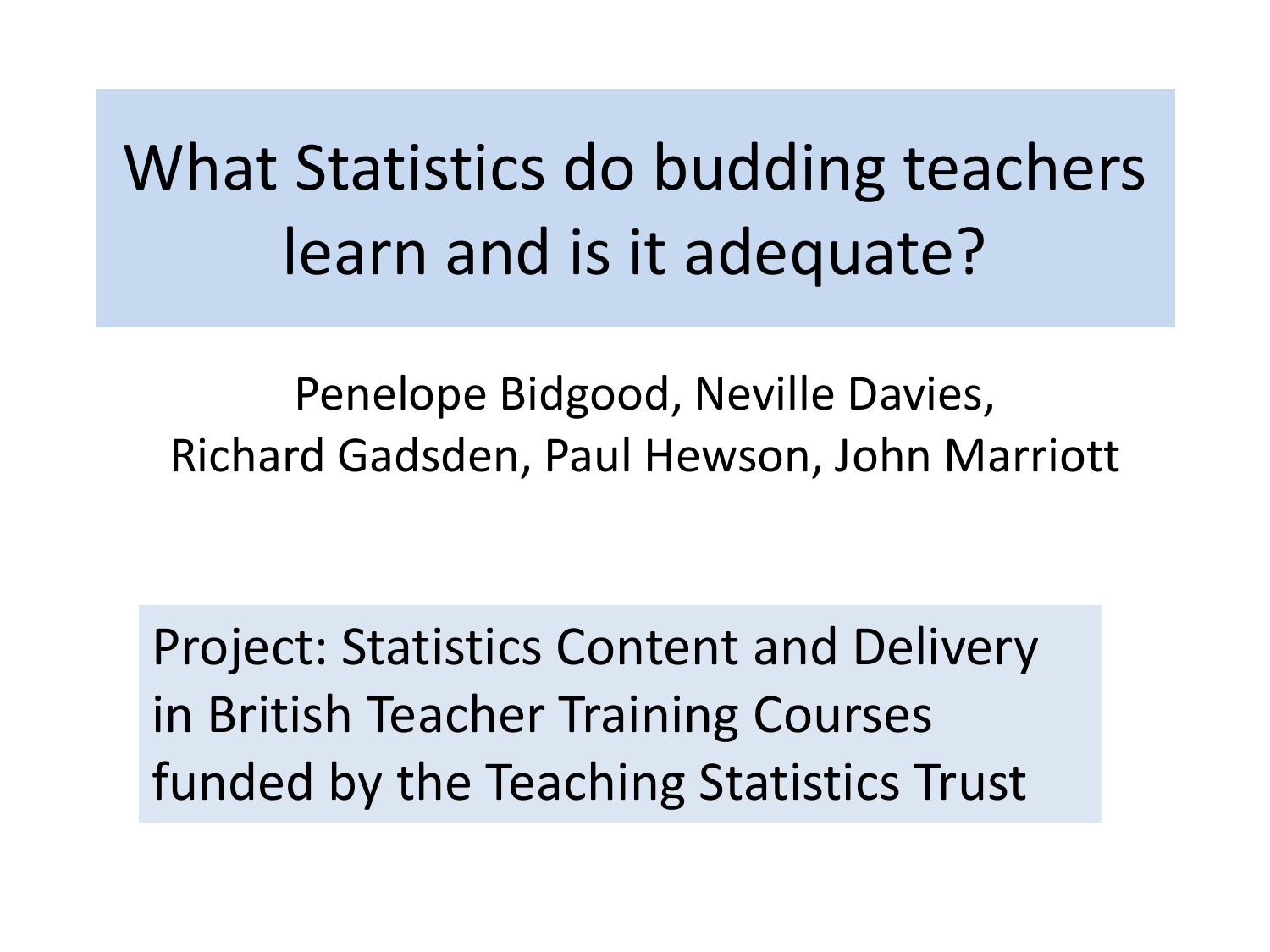# Aims

1 Survey the extent and form of UK postgraduate and undergraduate teacher training courses in mathematics and other relevant subjects with respect to the delivery of statistics content and pedagogy.

2 Survey newly qualified teachers, trainee teachers and education lecturers about their attitudes to, and knowledge of teaching statistics.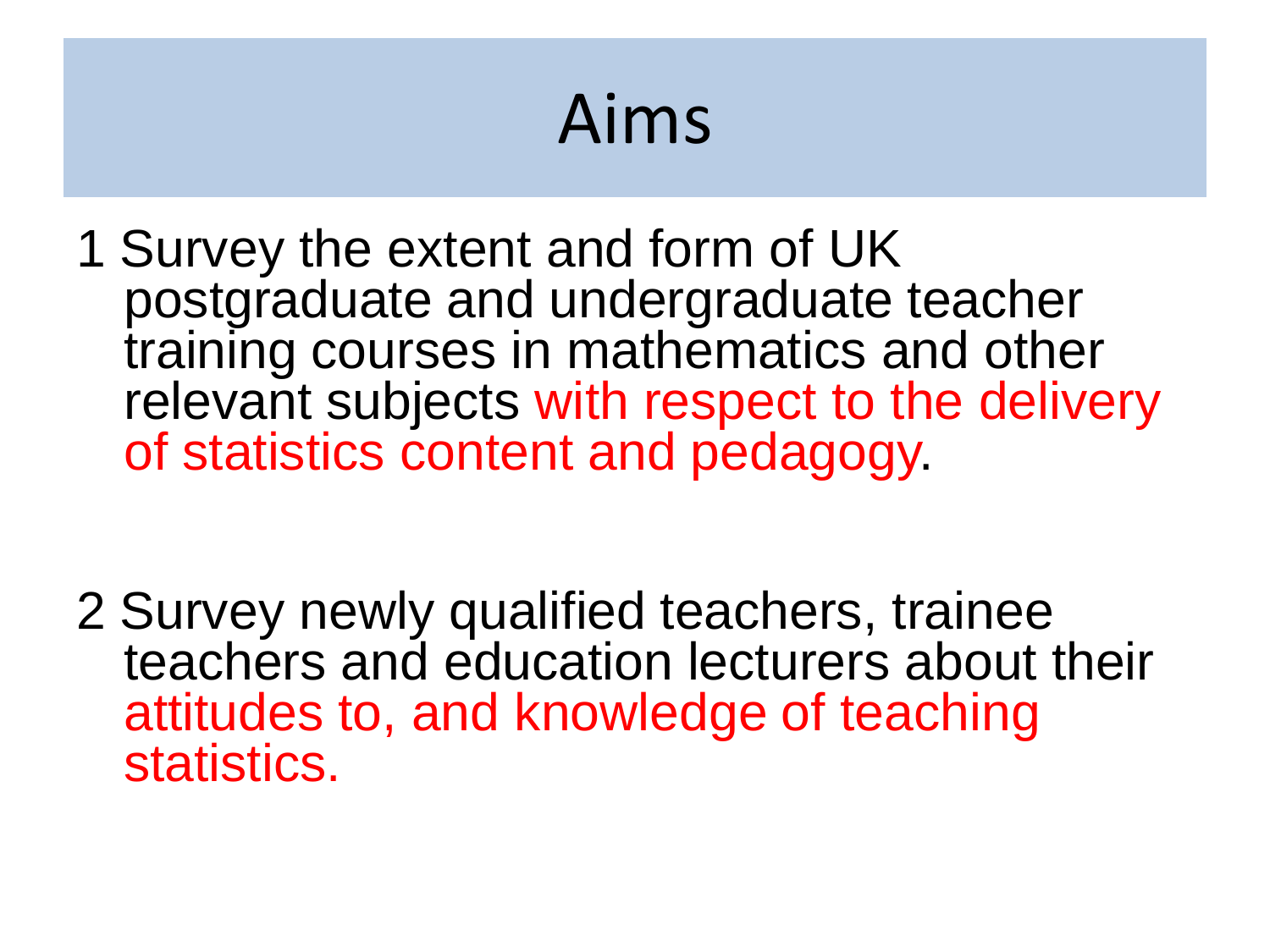## **Objectives**

- Identify and catalogue mathematics teacher training courses and highlight those that pay attention to statistics knowledge and/or pedagogy;
- Classify the entry profiles of students to such courses, particularly their statistics backgrounds;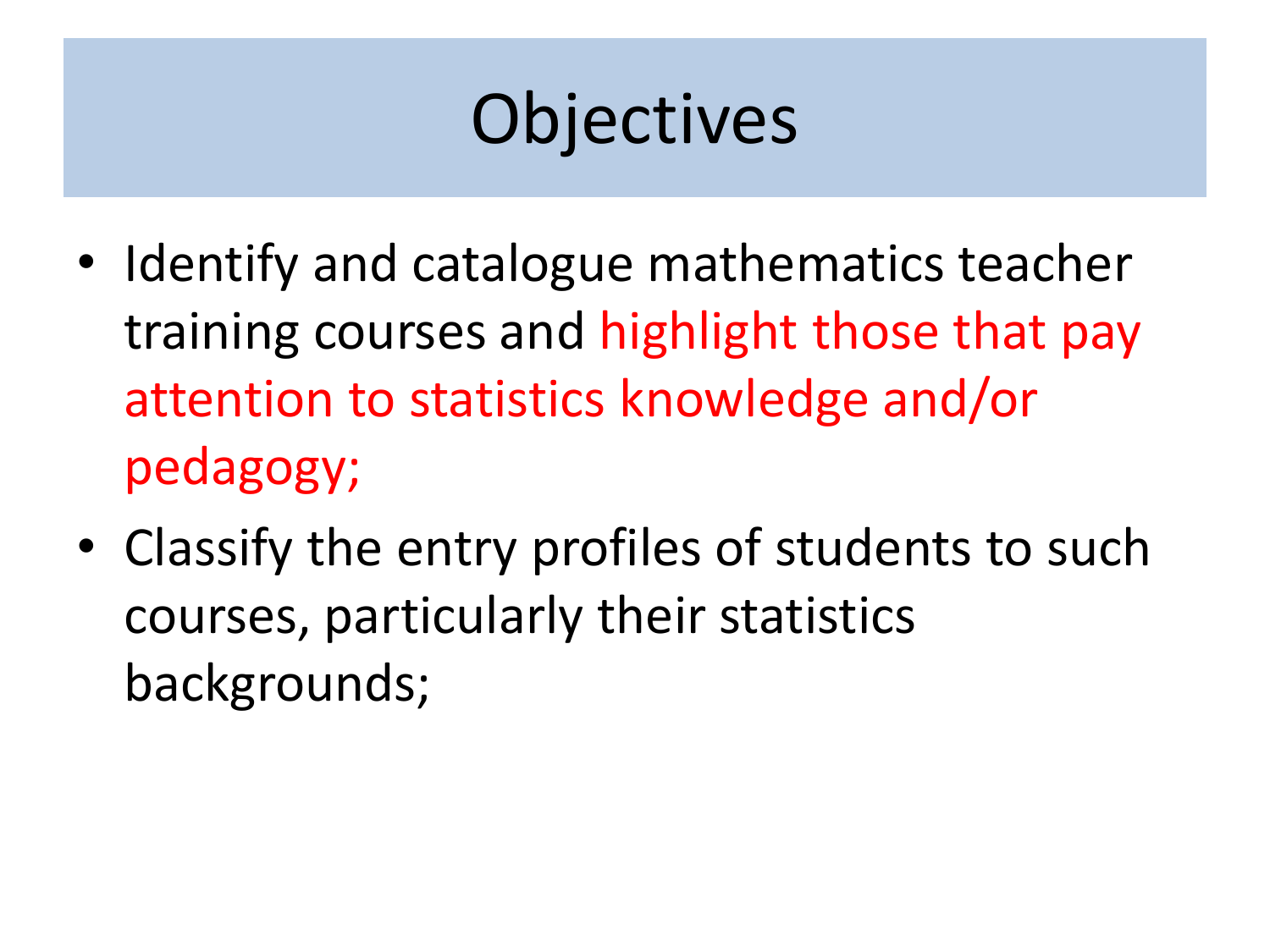# Objectives cont'd

- Identify how the statistics content is delivered and the nature of the attention paid to statistical thinking and reasoning for teacher training courses in mathematics and other relevant subjects;
- Identify and synthesise elements of good practice in statistics knowledge and pedagogy delivery within UK teacher training courses and disseminate findings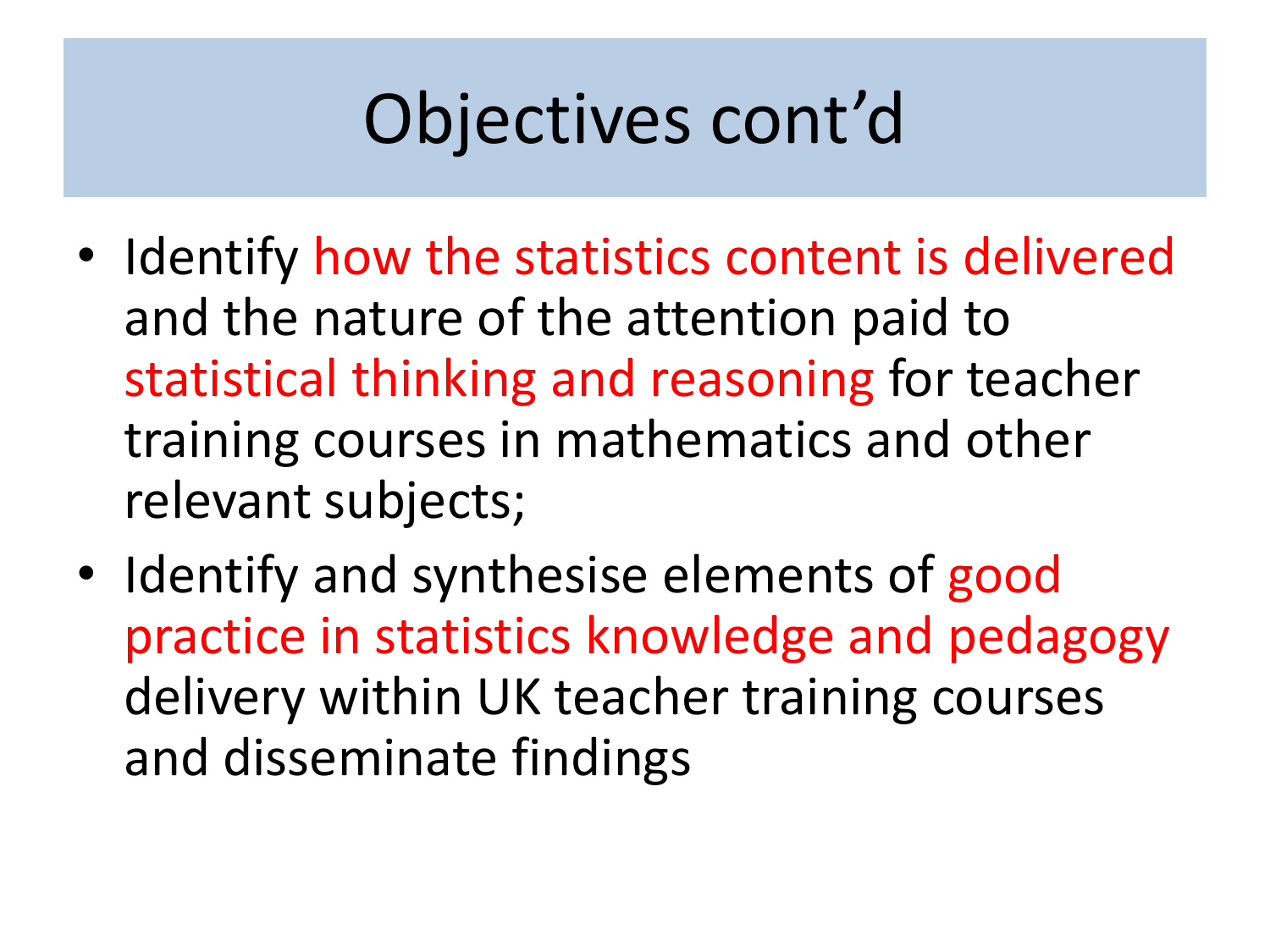## Background

- UK Government set up the post-14 Mathematics Inquiry (Smith Report, 2004) into the teaching of mathematics in schools
- In response, the Royal Statistical Society (RSS) recommended that
	- $\circ$  Statistics should be a part of the 14-19 core curriculum to which everyone has some exposure
	- o Appropriate CPD programmes are required, and there are also important requirements for initial teacher training

*"At the heart of the debate is the notion of what it means to be statistically literate"*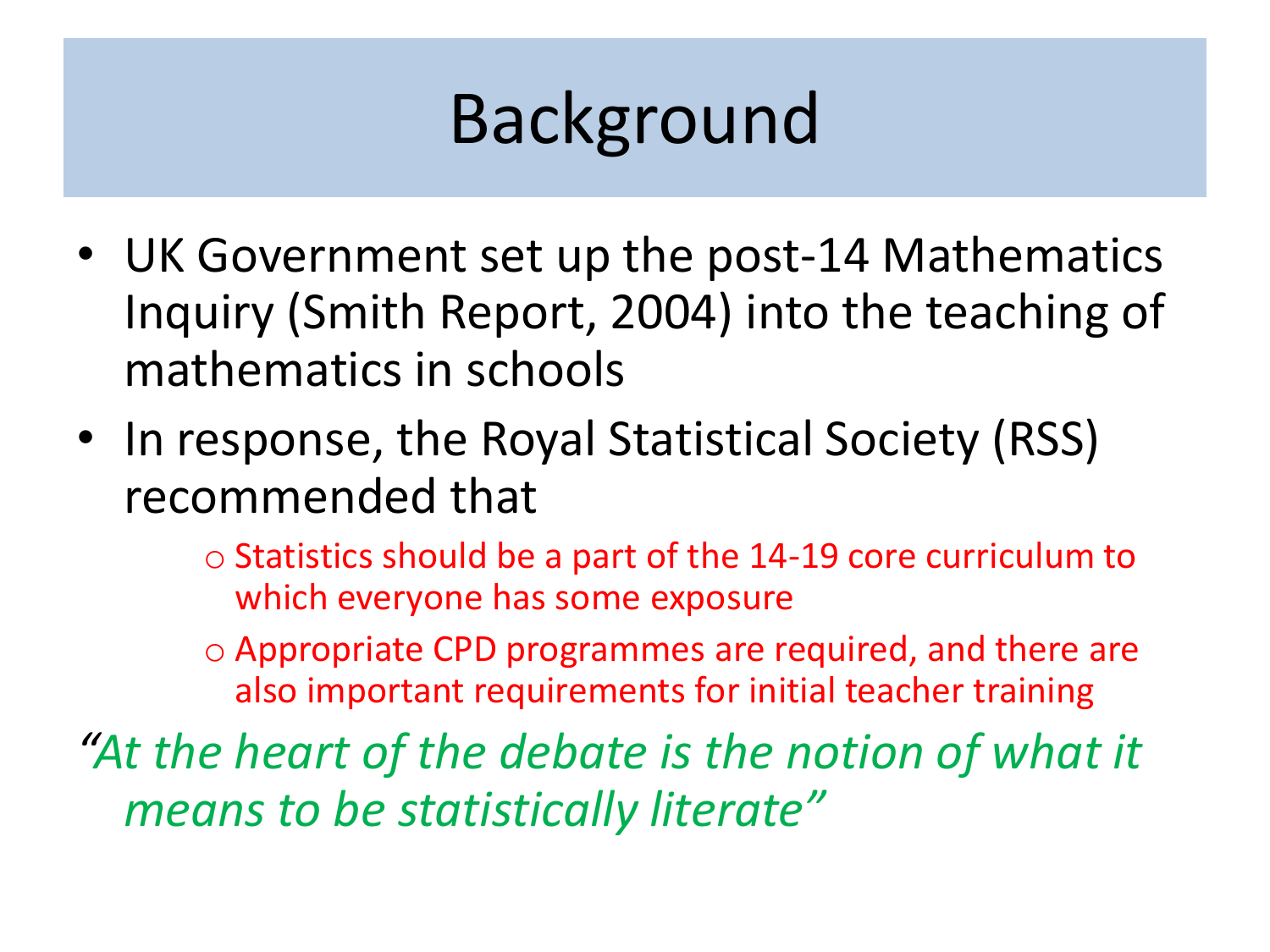## Background cont'd

The RSSCSE was commissioned to undertake a review of the place of statistics and data handling in the national curriculum. Amongst its findings

- Just over 20% of heads of mathematics had qualifications that did not include statistics (over 50% for Heads of Science and 30% for Heads of Geography)
- About one third of Heads of Maths did not think that their knowledge of statistics was "excellent" or "very good" and about 25% declared themselves to be "not fully confident" at teaching statistics at KS3.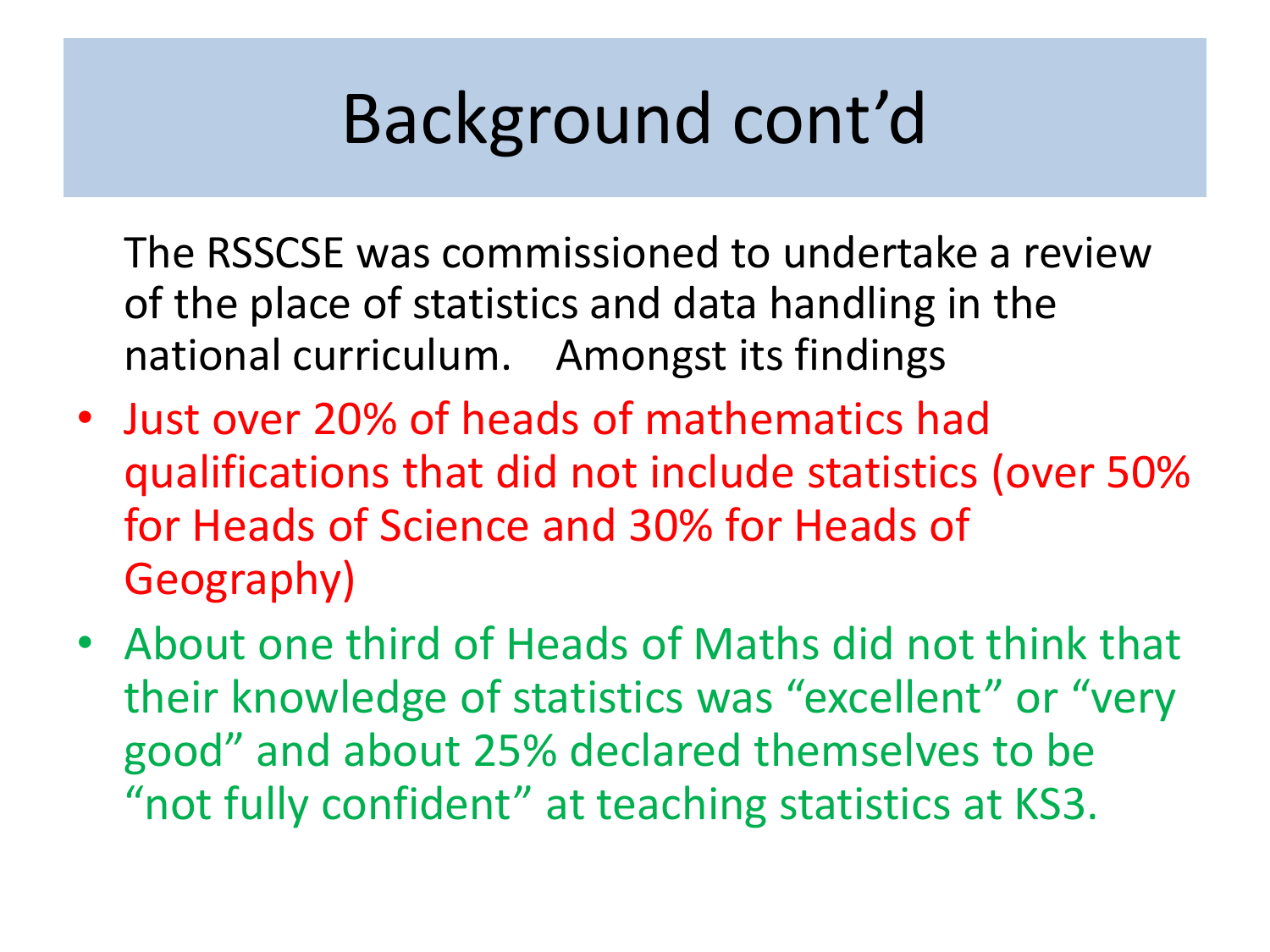## Worldwide Concern

- Joint International Congress for Mathematics Education/IASE Conference 2008
- "Statistics Education in School Mathematics;
- Challenges for Teaching and Teacher Education"
- The school level GAISE report from the US (2005)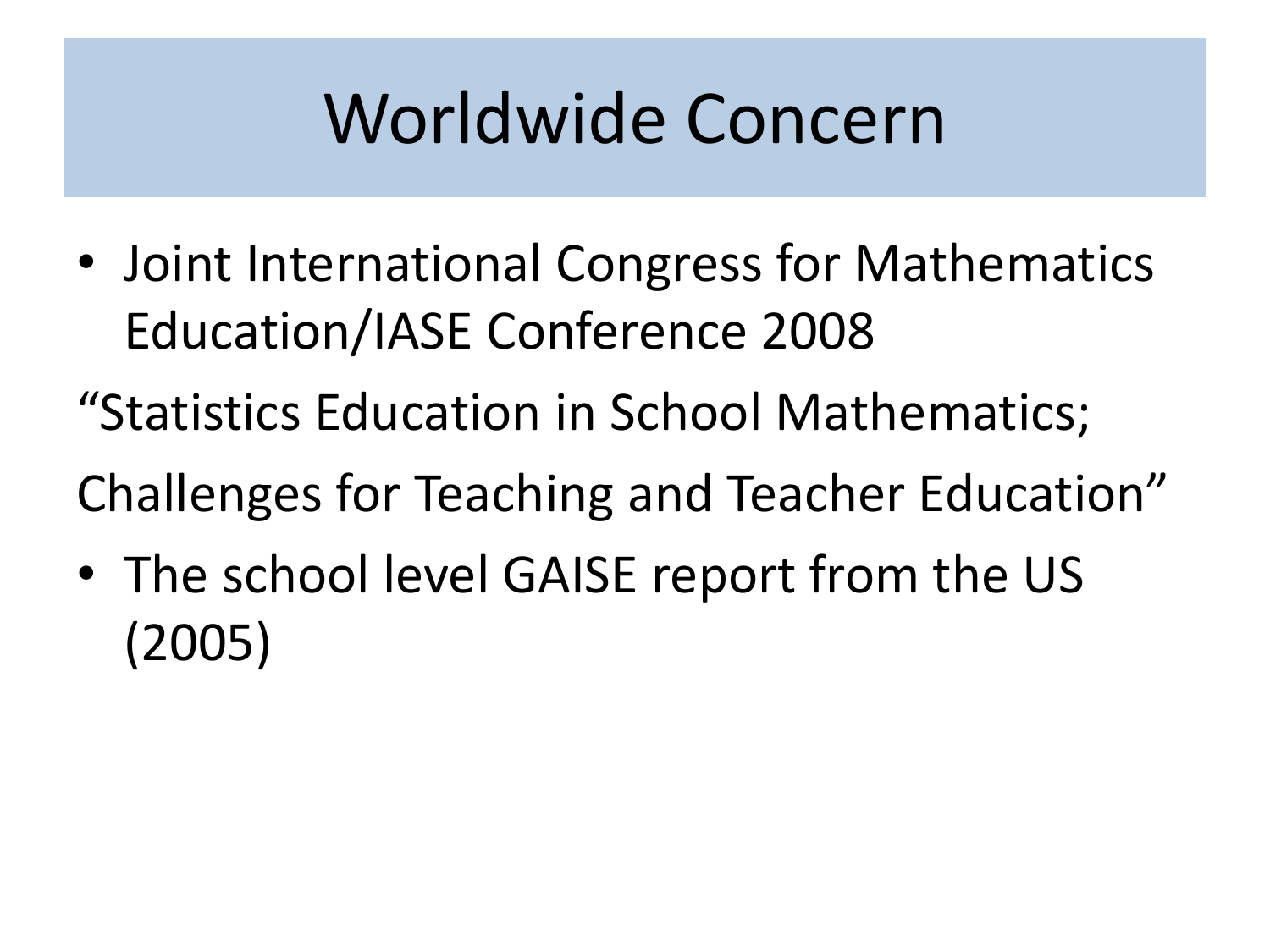#### Routes into teaching secondary maths

- Post-graduate Certificate of Education (PGCE)
- PGCE and Mathematics Enhancement Course
- Bachelor of Education (Bed)
- School Centred Initial Teacher training (SCITT)
- BA/BSc with Qualified Teacher Status
- Graduate Teacher programme
- Teach First
- Overseas Trained Teacher Programme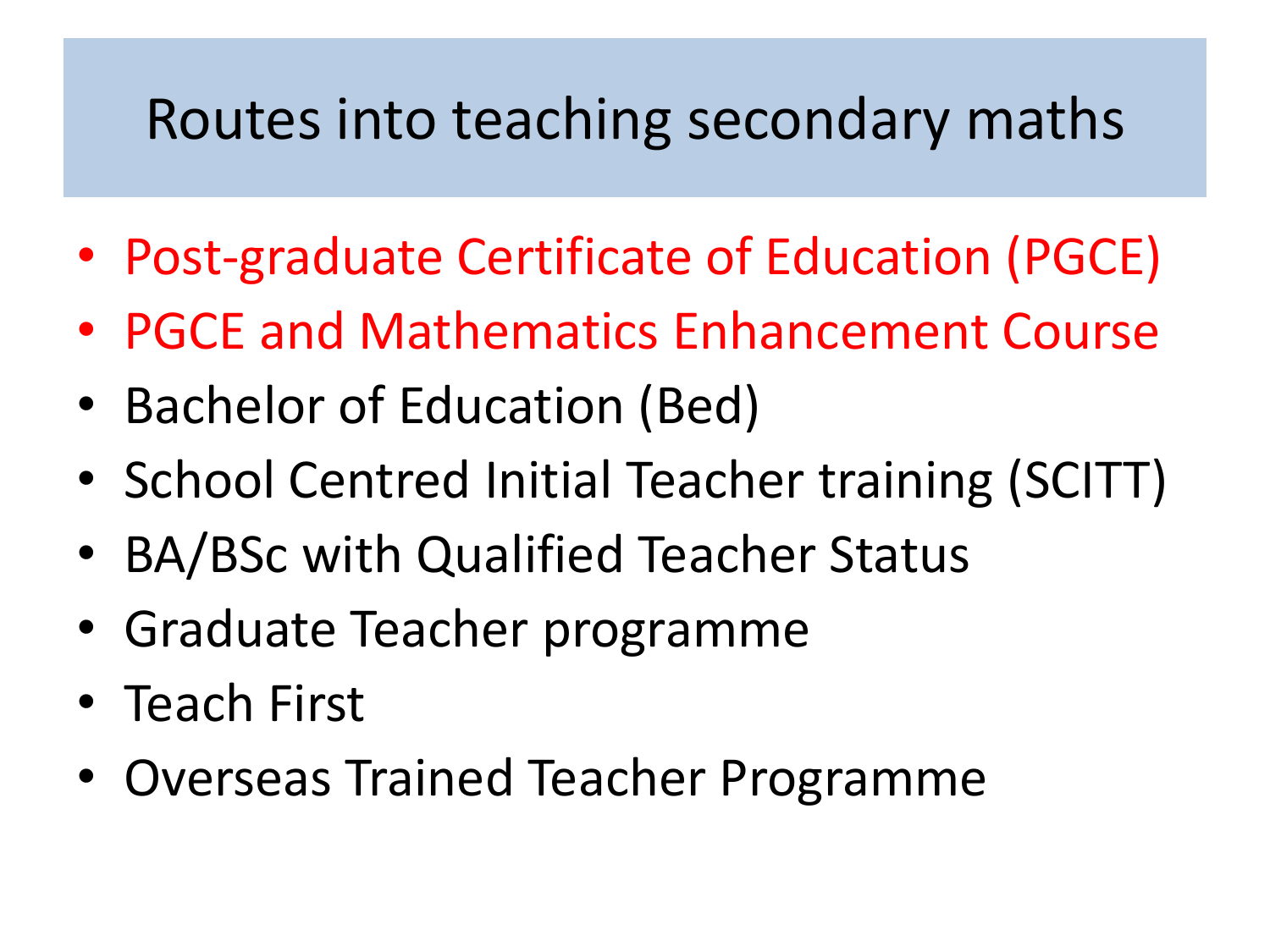### PGCE Secondary Mathematics



In 2010

1821 (96%) studied at one of the 70 HE institutions; 1390 (74%) were White, 10% Indian/Pakistani/Bangladeshi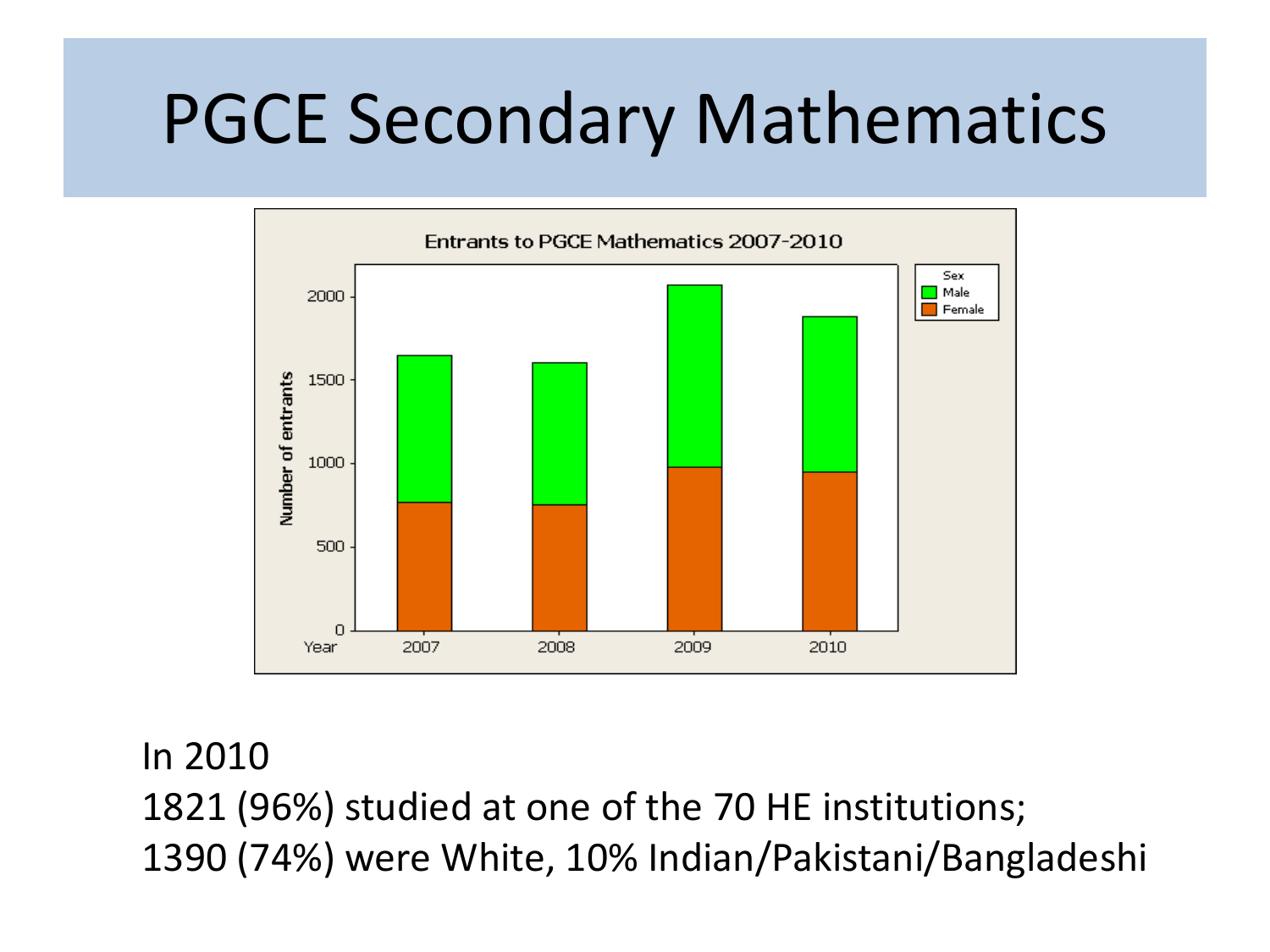### Other subjects with statistics content

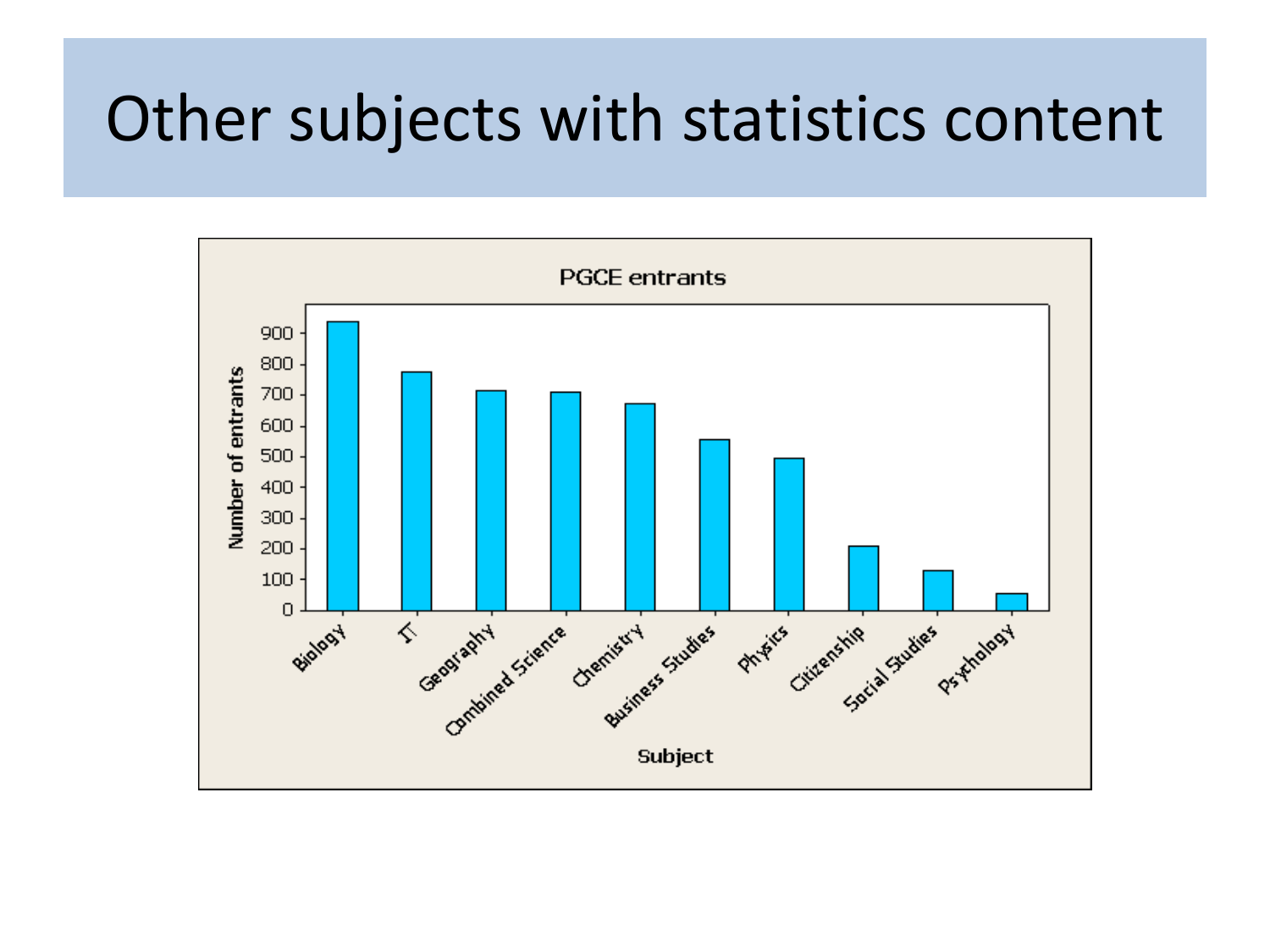# NQTs (A) and PGCE (B)

Q1 What was the title of your first degree?

|                             | A(27)          | B(42)         |
|-----------------------------|----------------|---------------|
| <b>Mathematics</b>          | 12             | 17            |
| <b>Mathematics combined</b> | 3              |               |
| Engineering                 | $\mathcal{P}$  | 8             |
| <b>Computer Science</b>     | $\overline{2}$ | $\mathcal{P}$ |
| <b>Social Sciences</b>      |                | $\mathcal{P}$ |
| Other                       |                |               |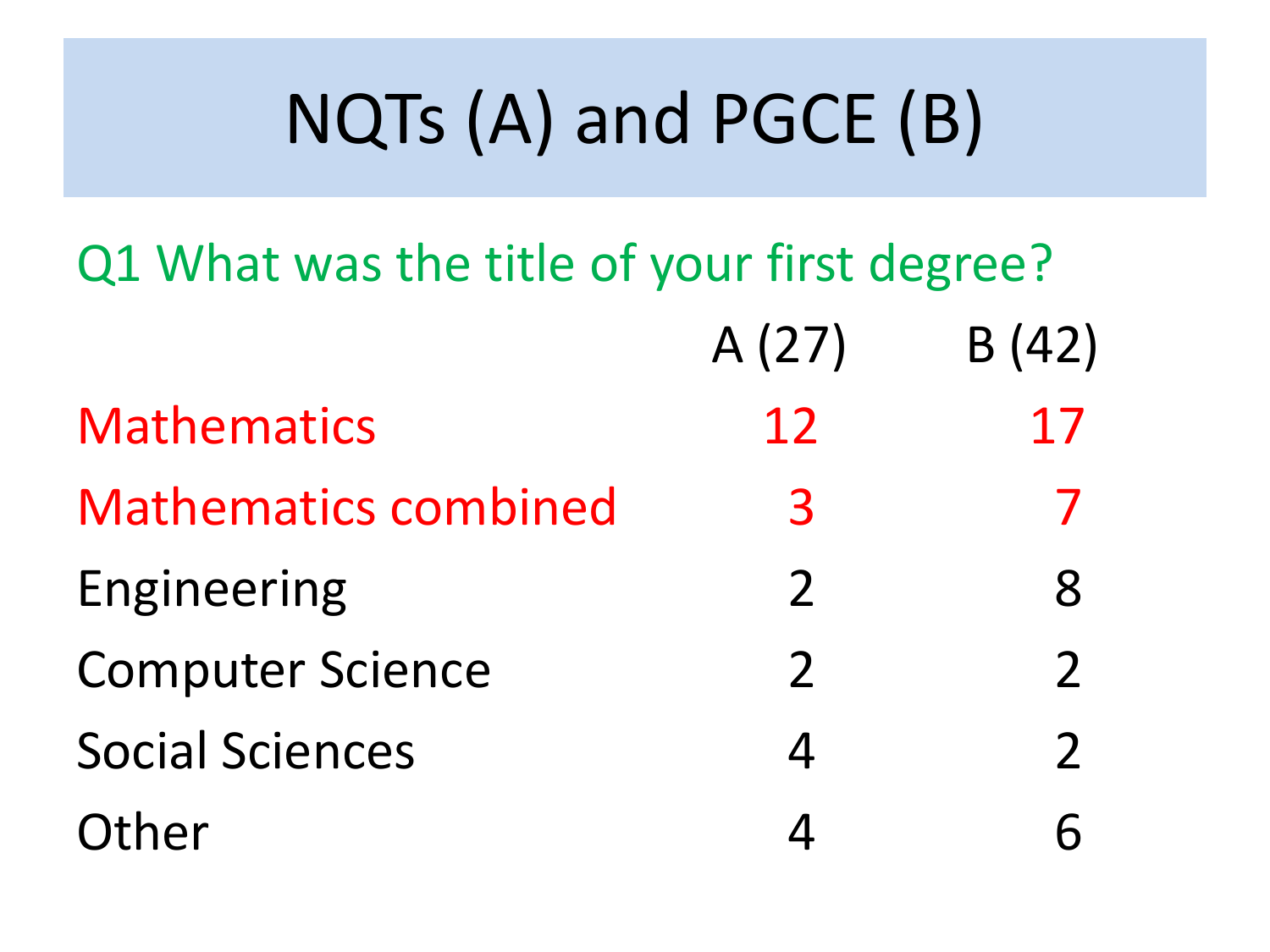Q2 Approx. what percentage of the content of your first degree course consisted of statistics?

None <5% 6-10% 11-25% 26-50% 50-75% >75% A 4 3 9 7 2 2 0 B 1 11 7 16 5 1 0

Q4 How much statistics have you acquired on the PGCE?

None 30 Not much 3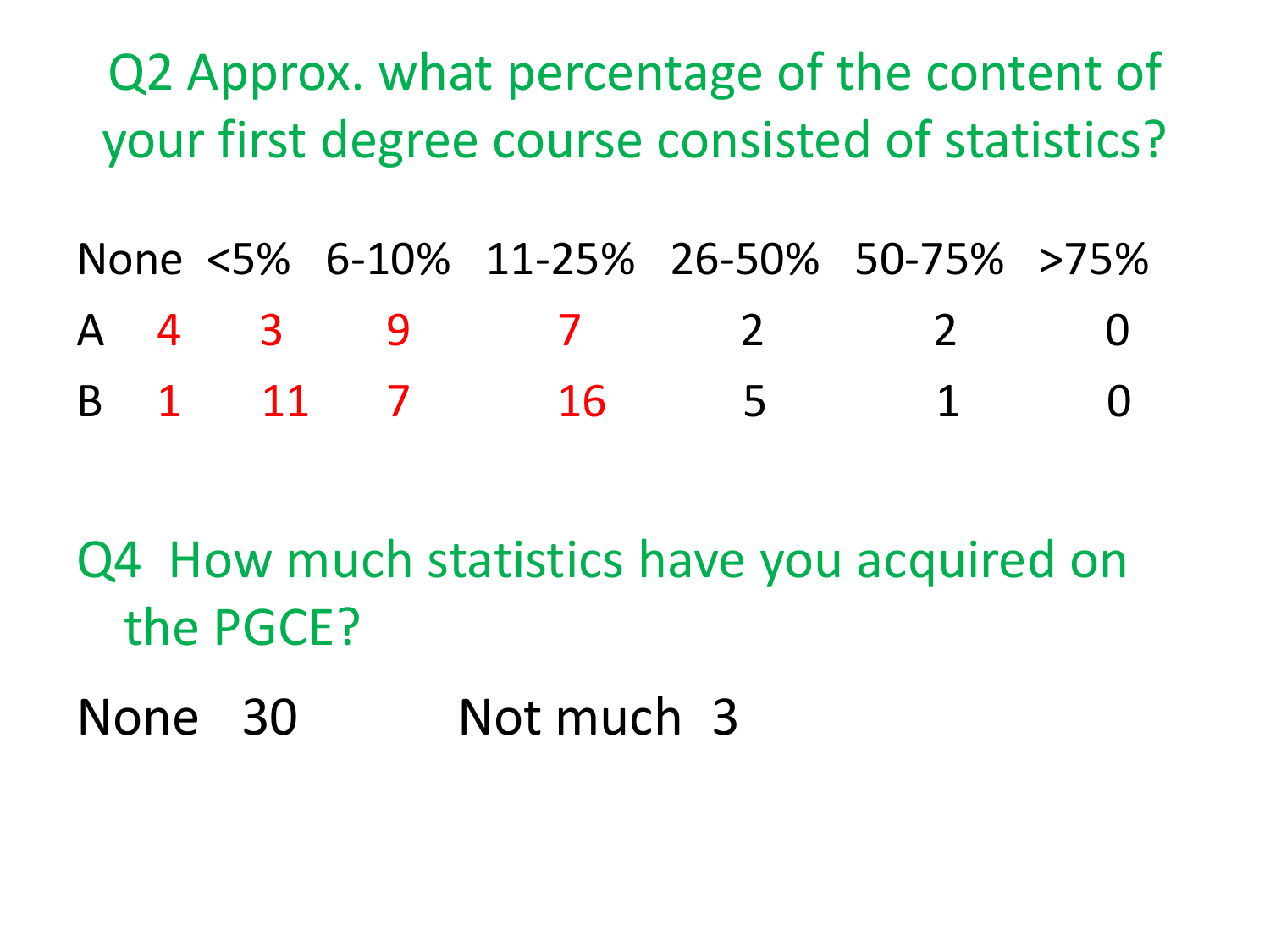Q3 For each topic listed below please indicate whether a) you knew about it on entry to the PGCE course b)you feel confident in working with the technique

|                              | A (27)      |           | B(42)       |           |
|------------------------------|-------------|-----------|-------------|-----------|
| <b>Topic</b>                 | Knew before | Confident | Knew before | Confident |
| Data handling cycle          | 18 (67%)    | 22 (81%)  | 31 (74%)    | 30 (71%)  |
| Sampling/surveys             | 24 (89%)    | 24 (89%)  | 37 (88%)    | 36 (86%)  |
| Data collection              | 23 (85%)    | 25 (93%)  | 37 (88%)    | 37 (88%)  |
| Data presentation            | 23 (85%)    | 26 (96%)  | 36 (86%)    | 36 (86%)  |
| <b>Measures of location</b>  | 12 (44%)    | 12 (44%)  | 19 (45%)    | 13 (31%)  |
| <b>Measures of variation</b> | (59%)<br>16 | 17 (63%)  | 24 (57%)    | 11 (26%)  |
| Regression                   | (59%)<br>16 | 12 (44%)  | 23 (55%)    | 14 (33%)  |
| <b>Time series</b>           | (52%)<br>14 | 15 (42%)  | 23 (55%)    | 14 (33%)  |
| <b>ANOVA</b>                 | (59%)<br>16 | 16 (59%)  | 29 (69%)    | 17 (40%)  |
| Inference                    | (52%)<br>14 | 18 (67%)  | (52%)<br>22 | 15 (36%)  |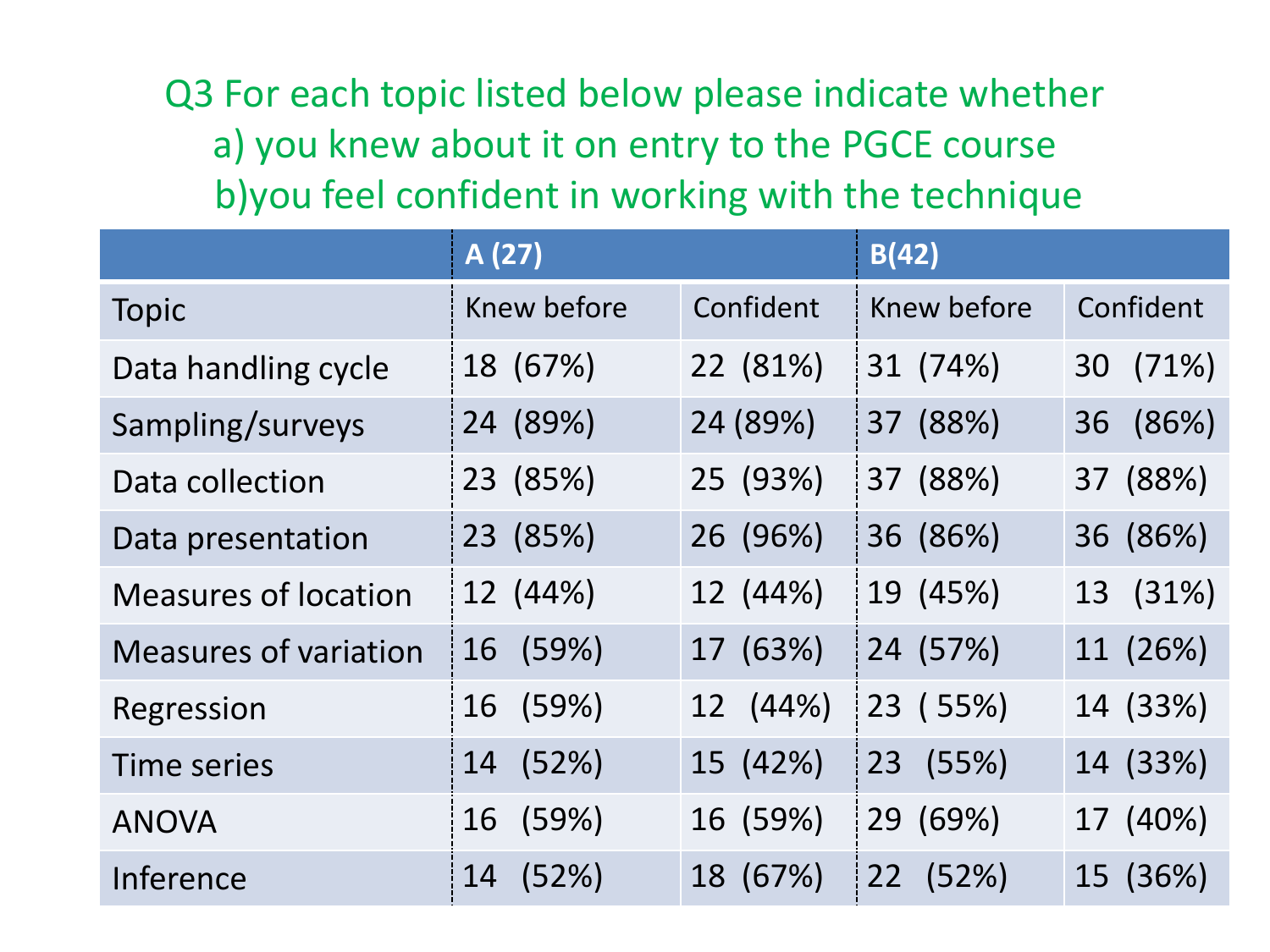Q6 How would you describe your knowledge of statistics and data handling?

|                | Excellent Very good Good Some Little |    |          |  |
|----------------|--------------------------------------|----|----------|--|
| $\mathsf{A}^-$ |                                      | 11 | $\sim$ 5 |  |
| R.             | 15                                   | 15 |          |  |

Q7 Do you know what the data handling cycle is?

- A 21 (78% ) B 34 (81%)
- Q8 (If Yes to Q7) How frequently would you use the data handling cycle in your teaching of statistics ?

Always Often Sometimes Seldom Never

A 2 6 10 1 0 B 2 16 12 2 2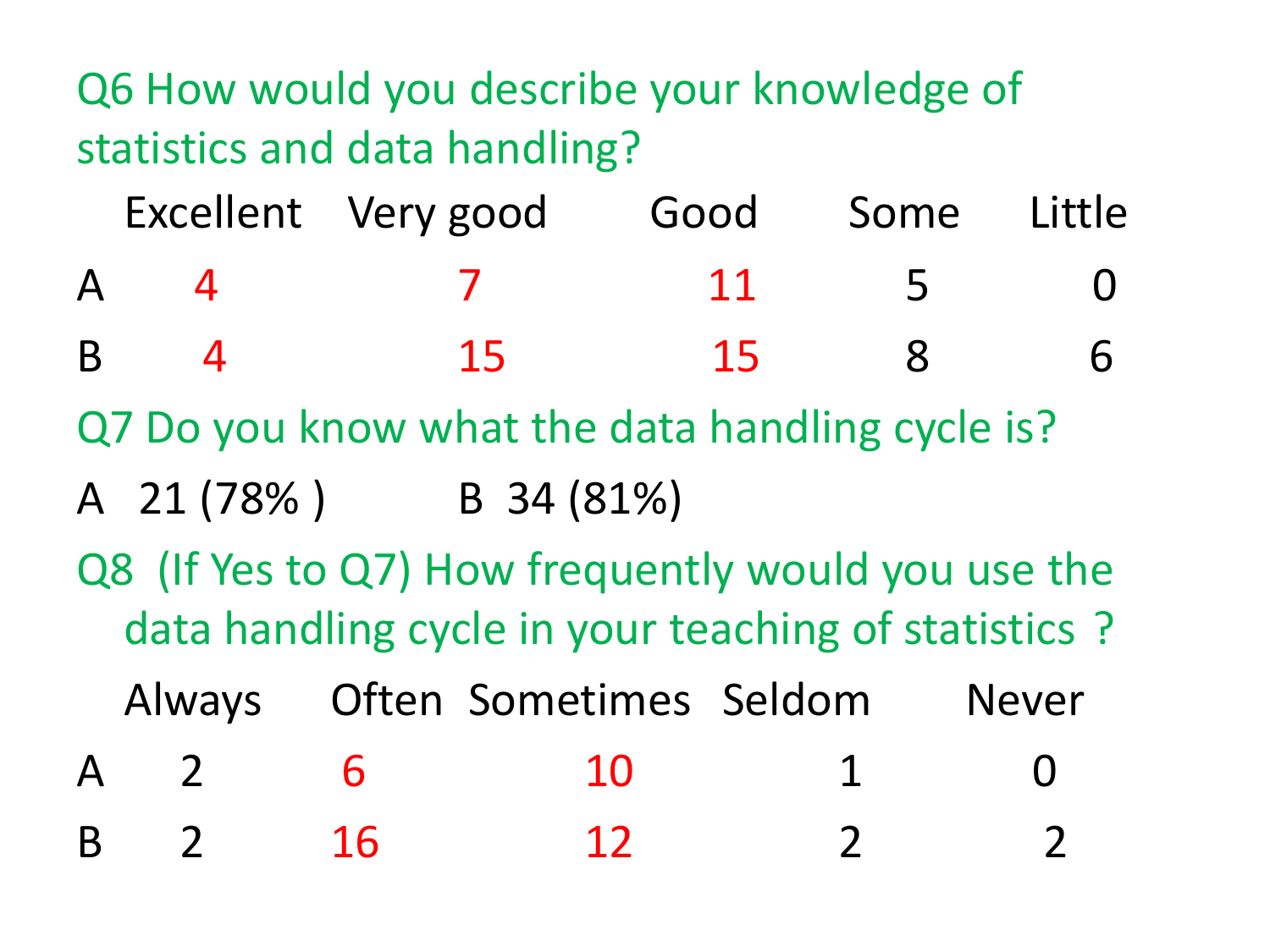#### Interview results – perception of statistics

- Part of maths
- One of the areas of maths used in real life
- Bombarded with statistics in press and on TV
- Need to understand stats so that you can tell when media etc are telling the full story/truth
- Not exact open to interpretation
- Can't have stats without maths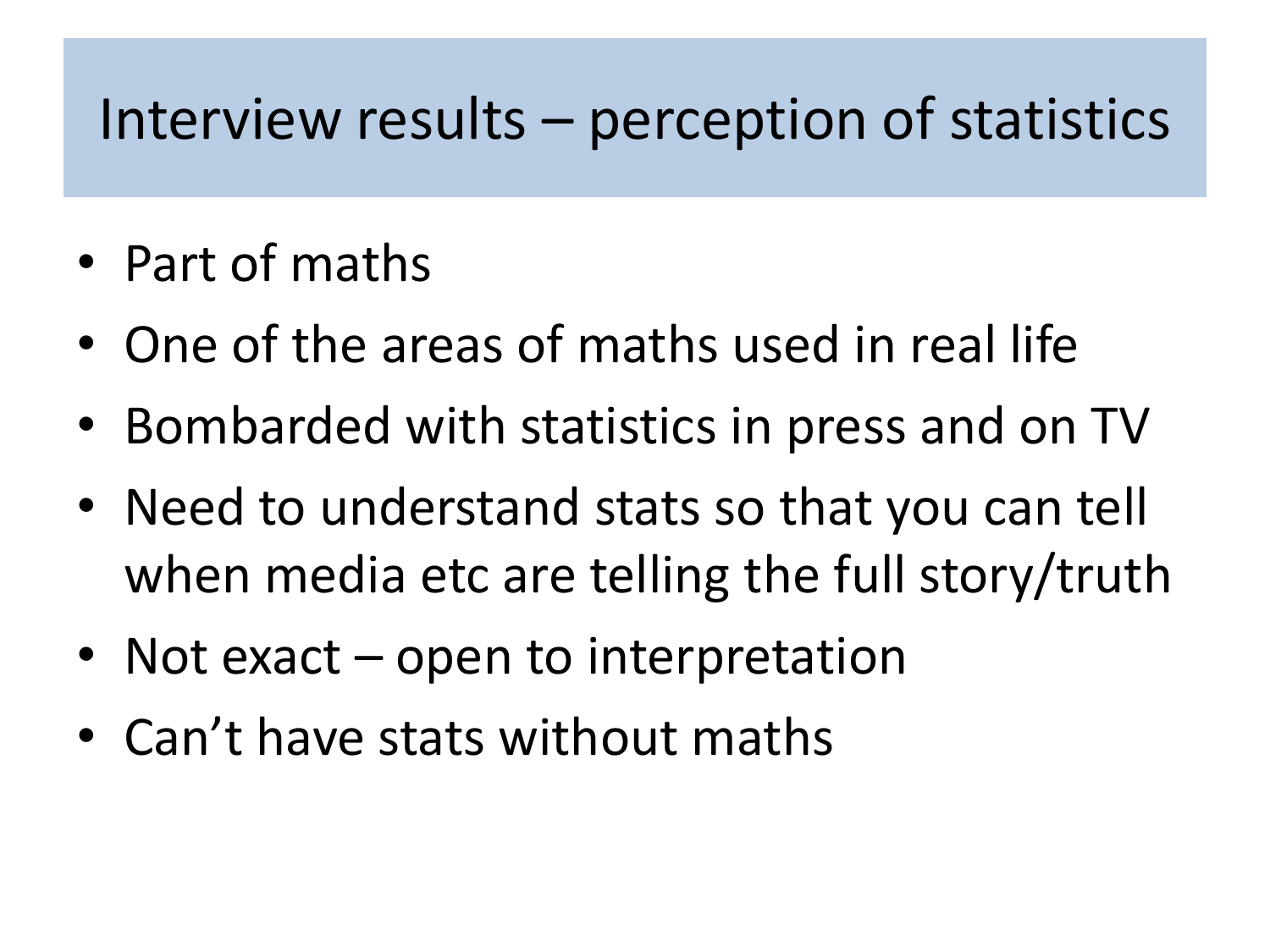#### Should stats be taught separately to maths?

- Stats appears in other subjects, but needs mathematical understanding
- Science uses the same skills (experiments)
- Put the data in context
- Project work goes down well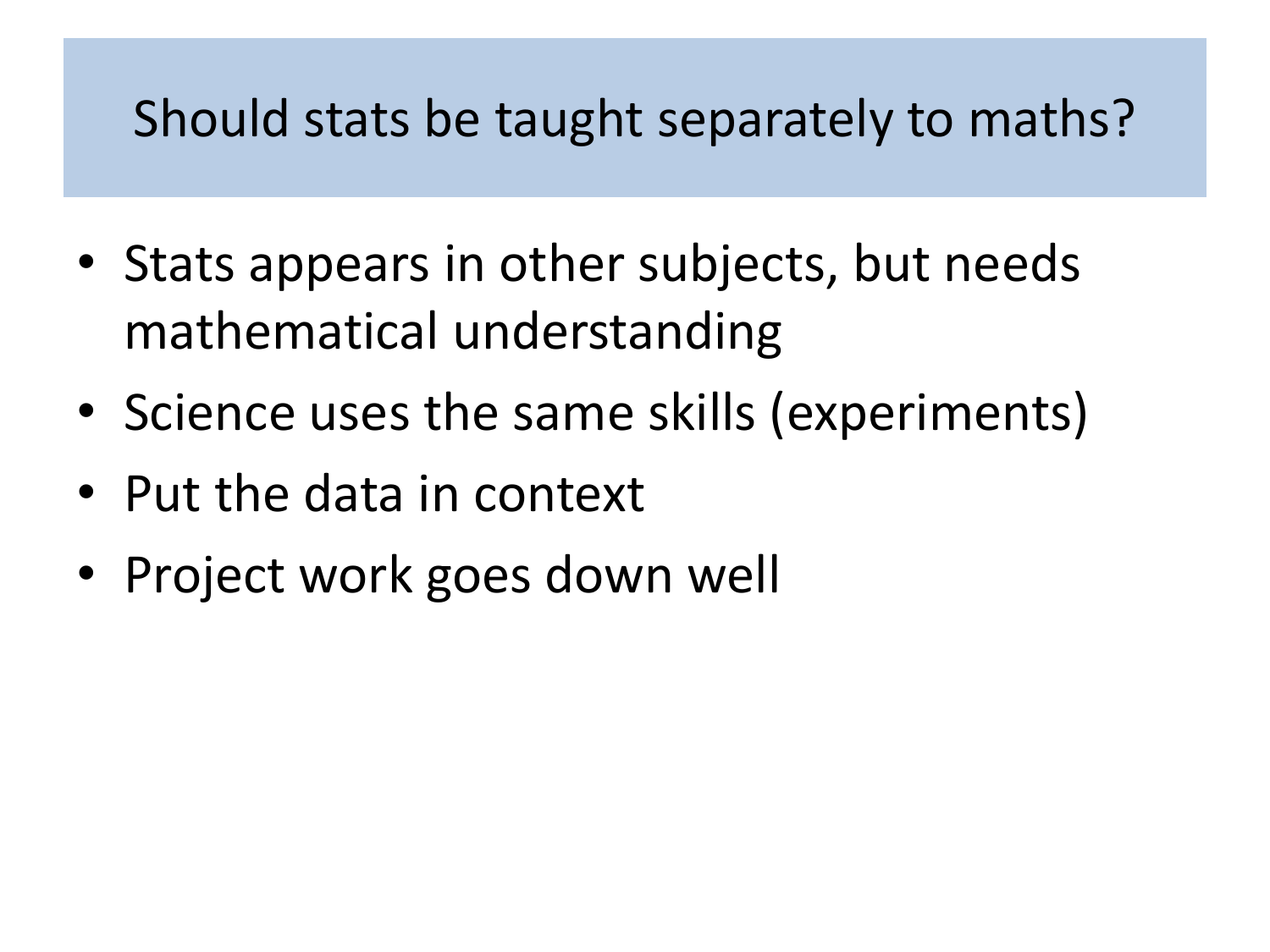## How should stats be taught?

- Data handling cycle stops it coming to a dead end – never really finishes
- Session on data handling cycle within course
- Told to use data handling cycle if teaching statistics
- Had seen something on Teachers TV about the data handling cycle
- Use the data handling cycle instinctively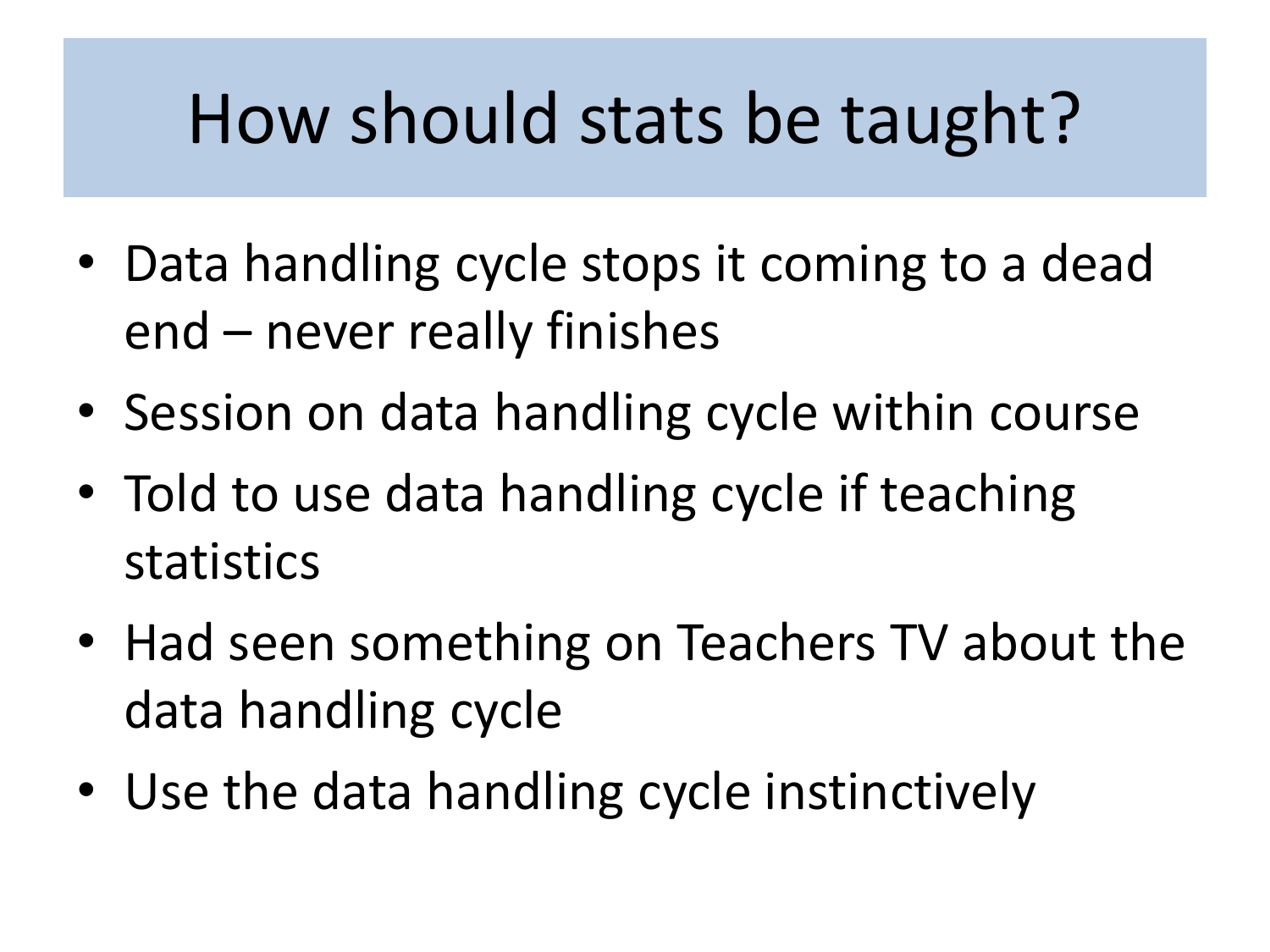### Experience on PGCE course

- Need to be taught pedagogy different ways of teaching the same topic
- Should be more focus on training in teaching and practicing teaching
- Sessions were better when teachers spoke about actual experiences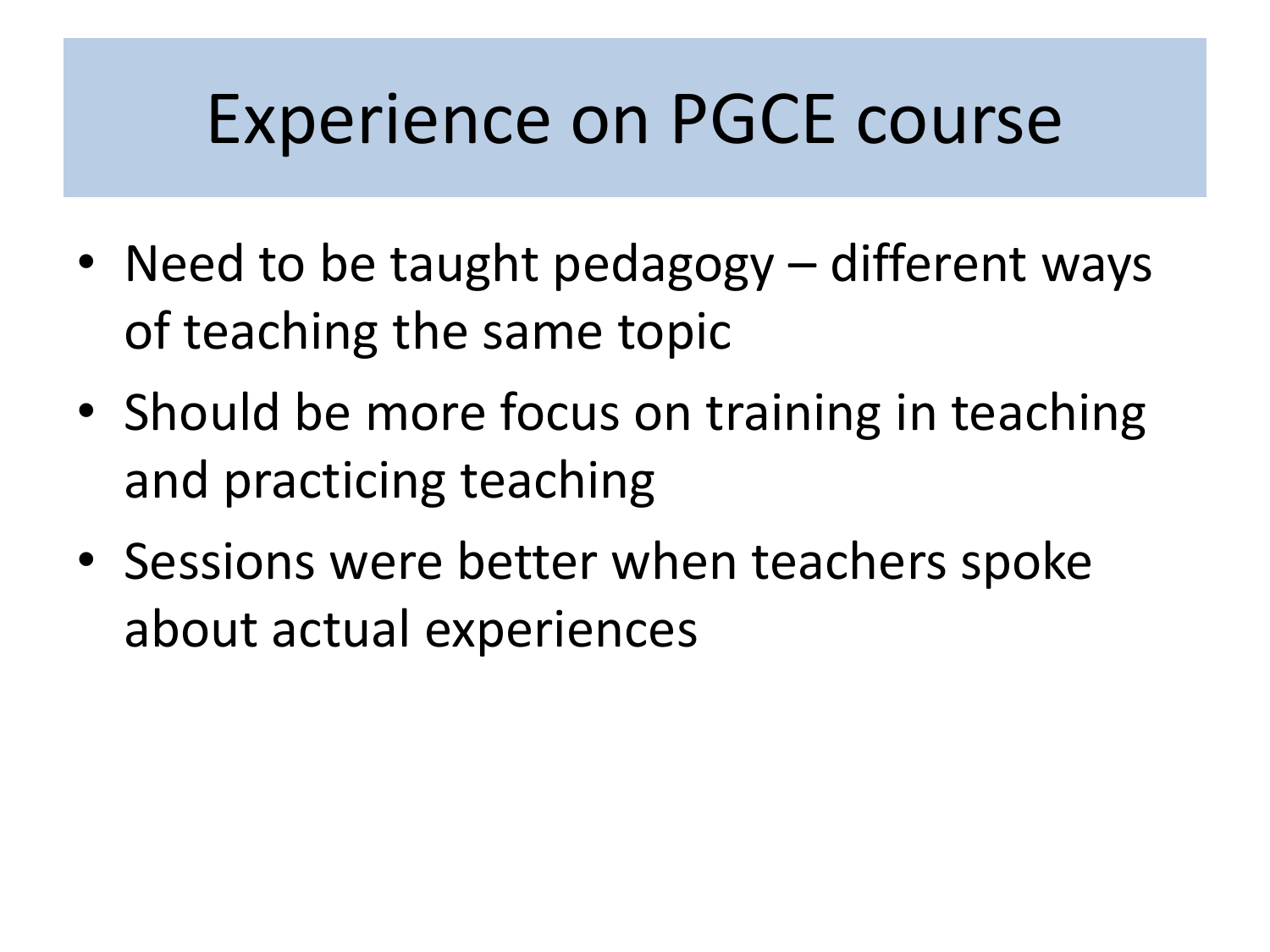## Comments on teaching statistics

- Make it functional, create a "hook"
- How to interpret advert claims; pie charts in newspapers. Limitations of charts
- Need to show applications
- Subjects taught from scratch in diffeernt subject areas – boring for pupils
- Pupils did not make connections across subjects
- ICT is a key tool (large datasets)
- Cross-curricular stuff is hard to do!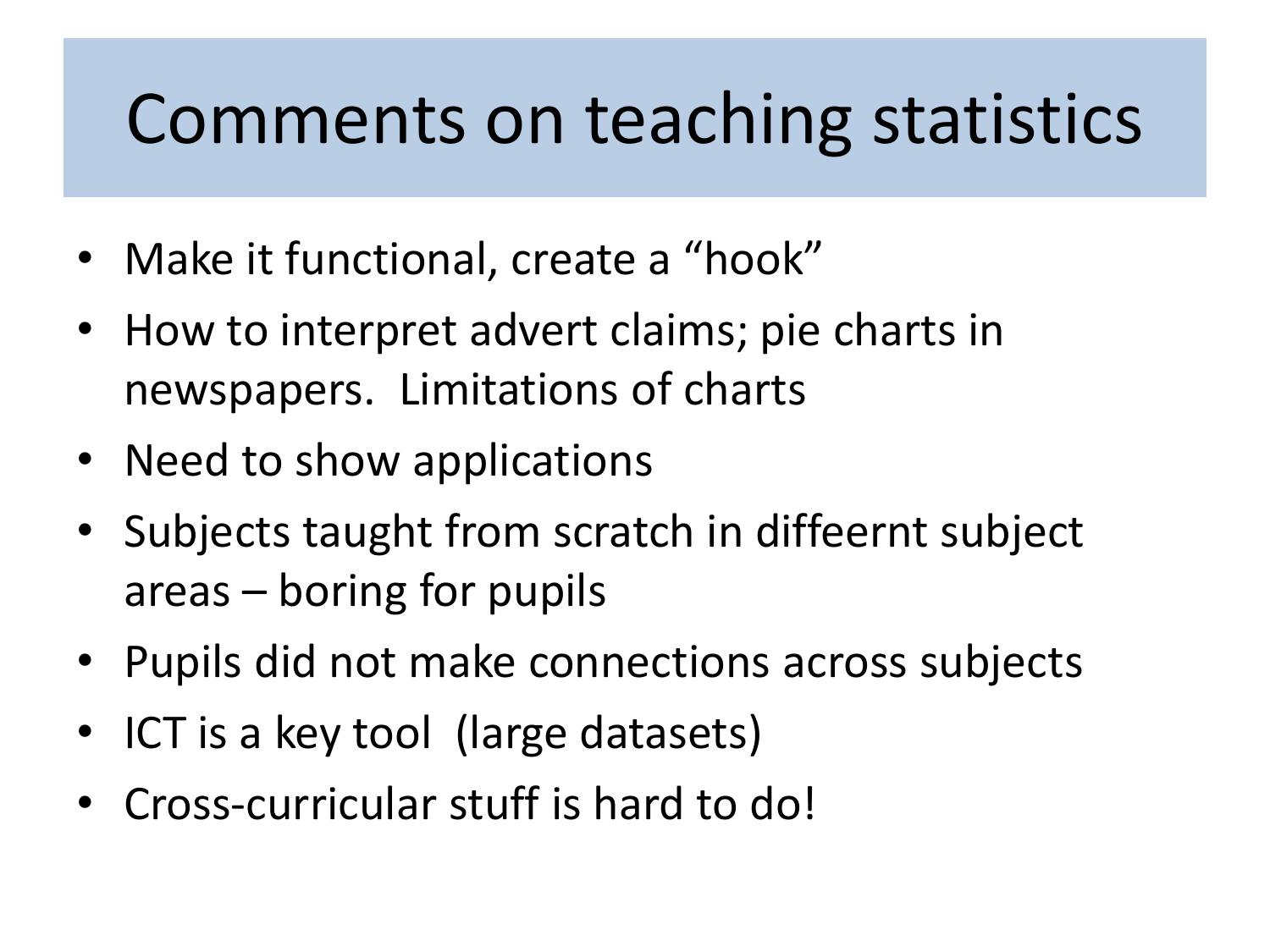### Next steps

- Survey a further 5 PGCE courses by questionnaire and interview
- Survey the remainder by questionnaire alone
- Use a similar questionnaire with teachers in the first year or two after qualification
- Survey the teacher trainers

• Final report